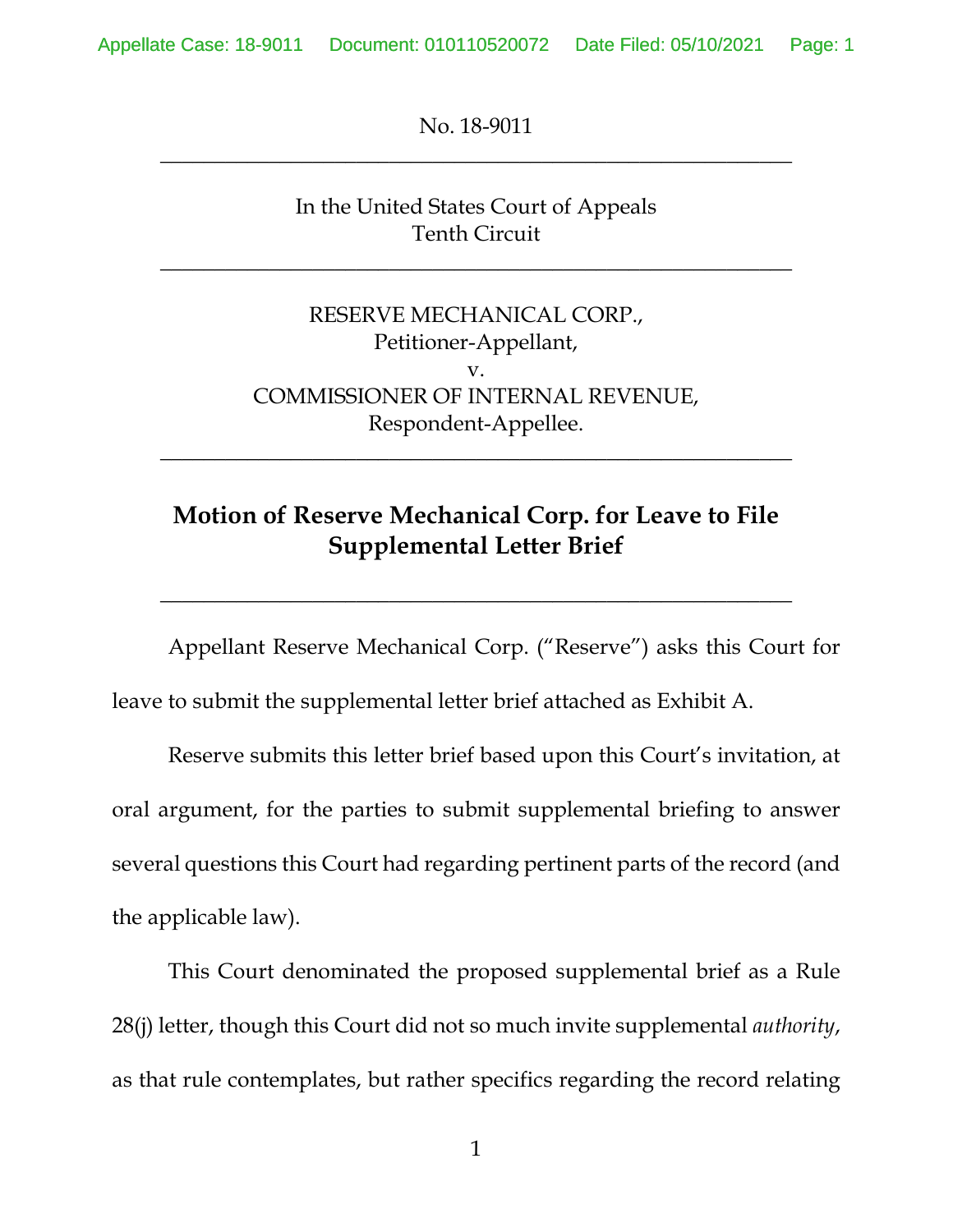to matters raised at argument. Therefore, Rule 28(j) – and that rule's 350 word limit – technically should not apply. Insofar as the Court construes the rule's 350-word limit to apply, however, Reserve requests leave to exceed that limit and submit the attached letter brief with its 563 words.

**Certificate of conference**.—Counsel for Reserve has conferred on this motion and the relief requested herein with counsel for Appellee, who has advised that his client **opposes** this motion.

For the foregoing reasons, Reserve respectfully asks this Court to grant Reserve leave to exceed the 350-word limit under Rule 28(j) and submit the supplemental letter brief attached as Exhibit A with its 563 words. Should this Court require adherence to the 350-word limit, Reserve will promptly resubmit this brief with whatever word limit this Court would permit.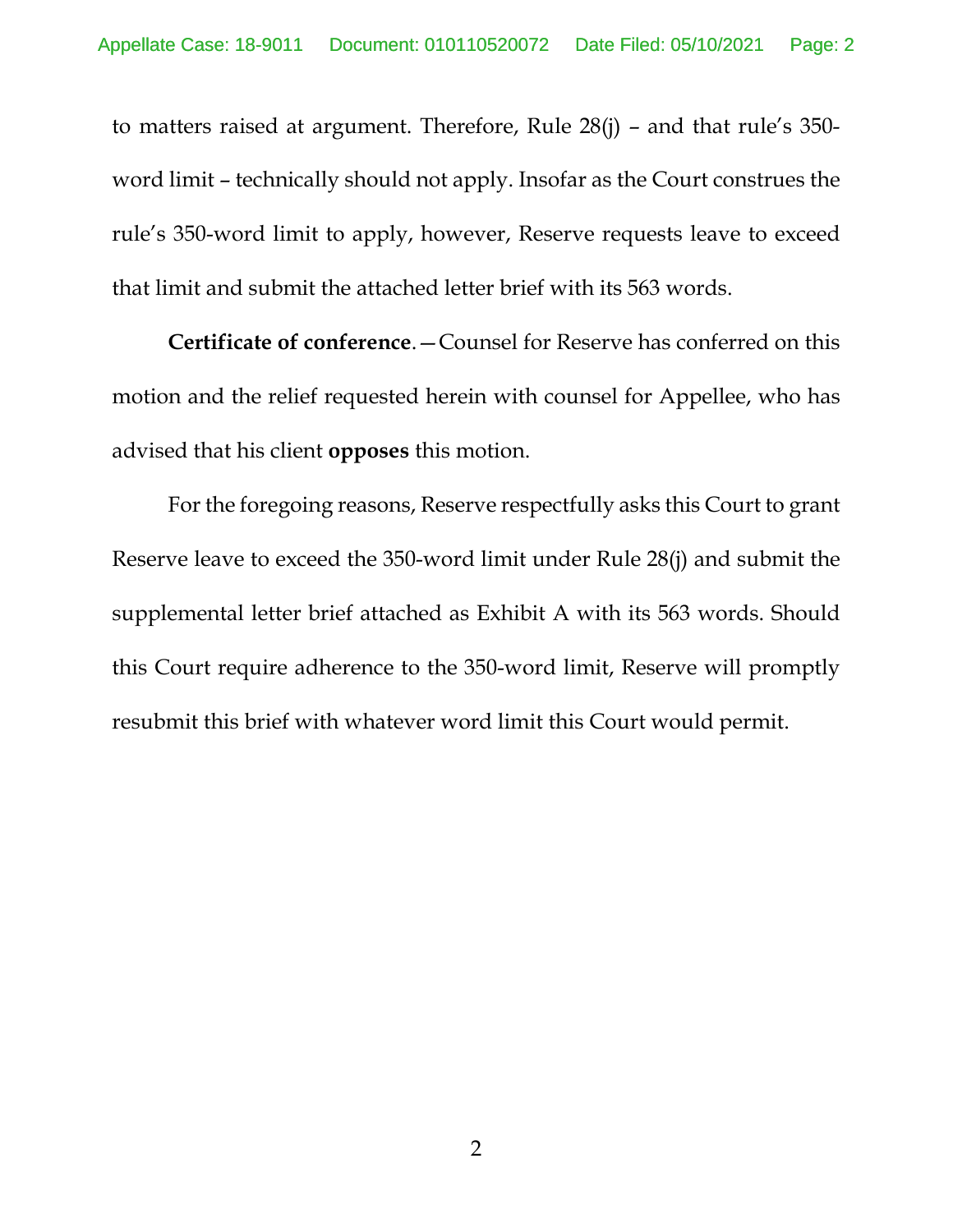# Respectfully submitted,

*/s/ Val J. Albright* 

| Val J. Albright     | Foley & Lardner, LLP            |
|---------------------|---------------------------------|
| Michelle Y. Ku      | 2021 McKinney, Suite 1600       |
|                     | Dallas, Texas 75201             |
|                     | Tel: 214.999.3000               |
|                     | valbright@foley.com             |
|                     | mku@foley.com                   |
| E. John Gorman      | The Feldman Law Firm LLP        |
| Logan R. Gremillion | Two Post Oak Central            |
| Coby M. Hyman       | 1980 Post Oak Blvd., Suite 1900 |
|                     | Houston, Texas 77056            |
|                     | Tel: 713.850.0700               |
|                     | jgorman@feldlaw.com             |
|                     | lgremillion@feldlaw.com         |

# **Counsel for Reserve Mechanical Corp**.

chyman@feldlaw.com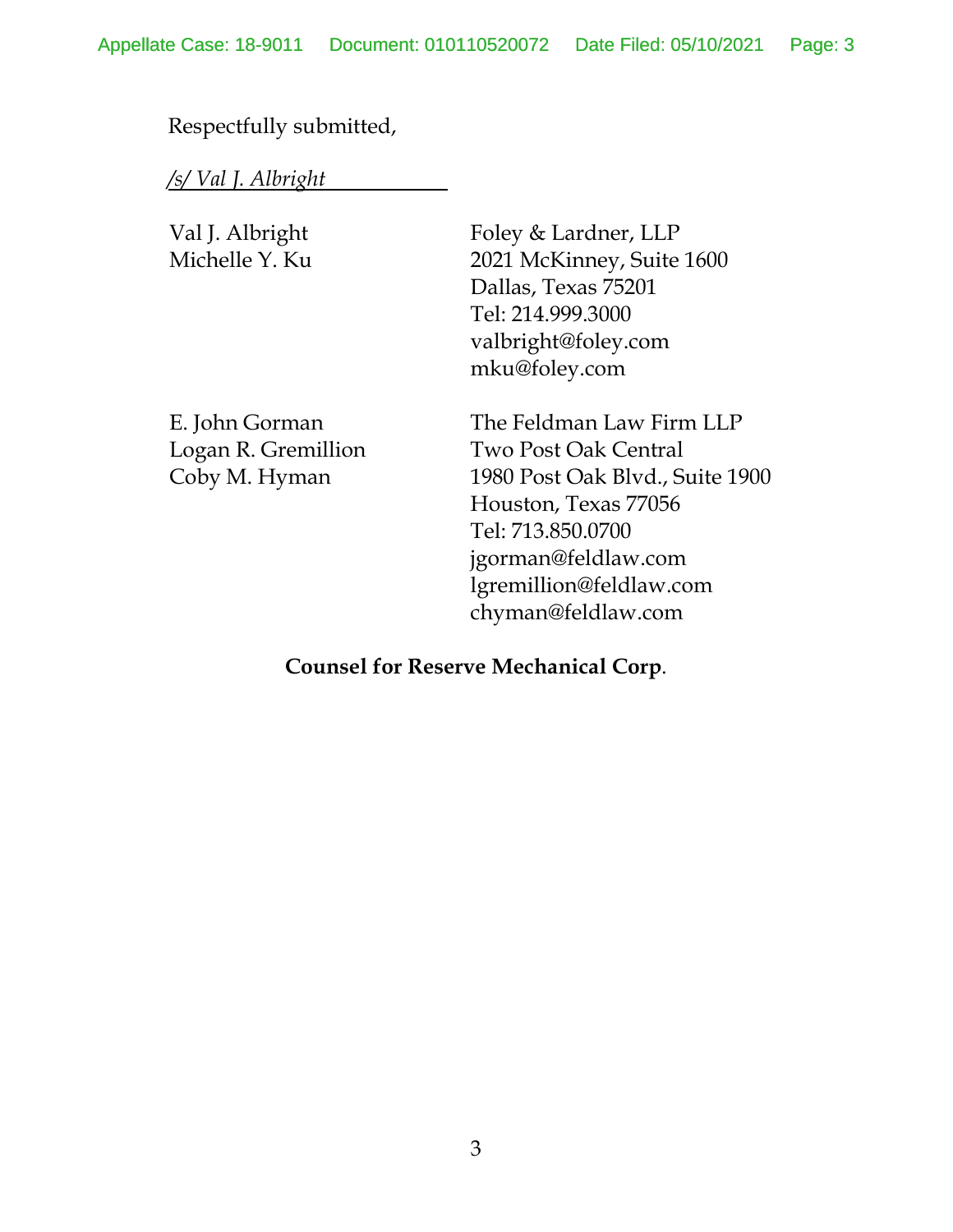# **Certificate of Compliance**

This motion complies with the type-volume limitation of Federal Rule of Appellate Procedure 27(d)(2)(A) because it contains **223** words, excluding the case caption, certificates of compliance, digital submission, and service, and signature blocks. This motion complies with the typeface and type style requirements of Federal Rule of Appellate Procedure 27(d)(1)(E) because it was prepared in a proportionally spaced typeface using Microsoft Office Word 2016 in 14-point Book-Antiqua font.

*/s/ Val J. Albright*  Val J. Albright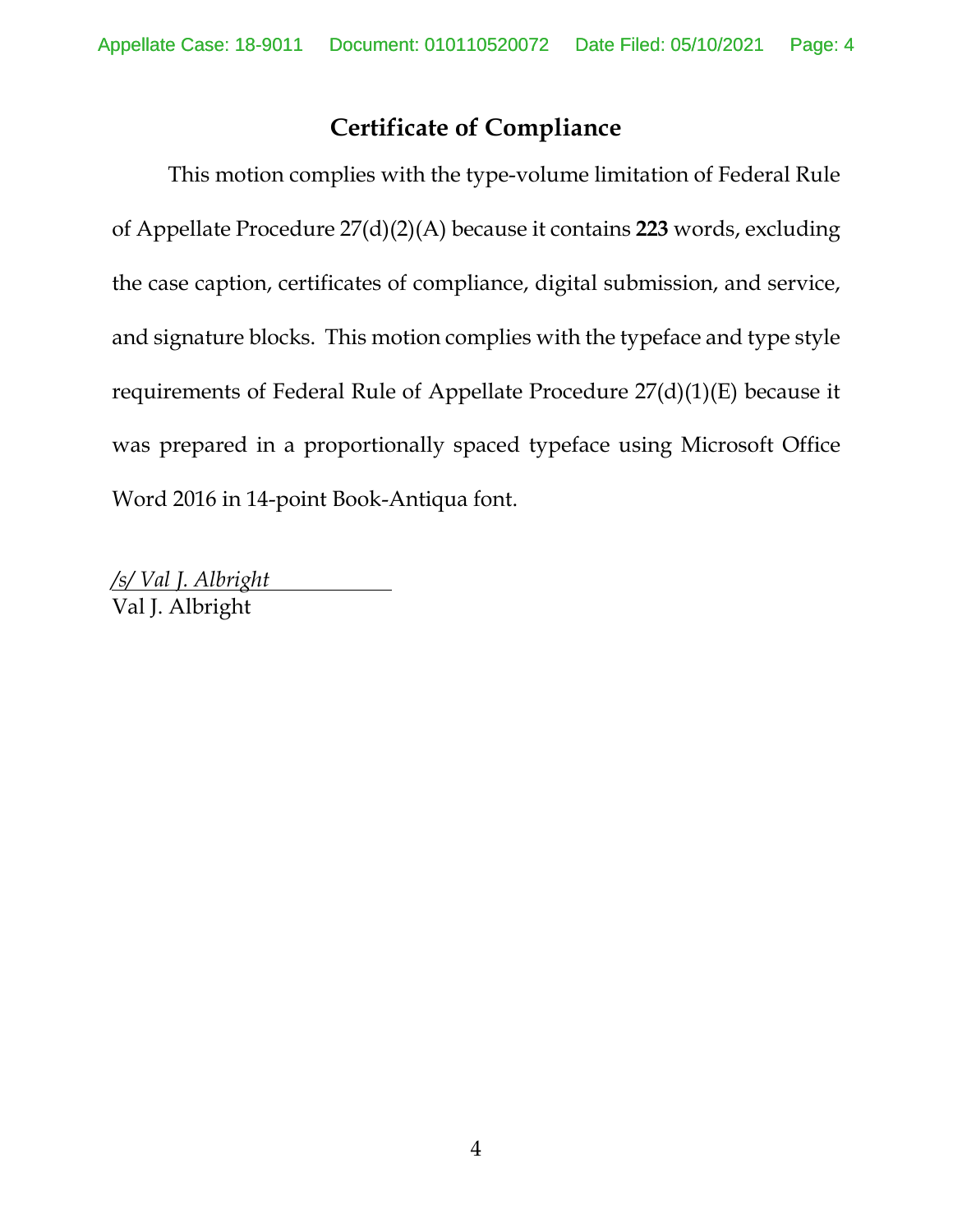### **Certificate of Digital Submission**

With respect to the foregoing document, I certify that:

(1) all required privacy redactions have been made per Tenth Circuit Rule 25.5;

(2) the version of this document submitted electronically to this Court via its CM/ECF system is an exact copy of the hard copies of this document to be submitted to the Court; and

(3) the version of this document submitted electronically to this Court via its CM/ECF system was scanned for viruses with the most recent version of a commercial virus scanning program, and is free of viruses.

*/s/ Val J. Albright*  Val J. Albright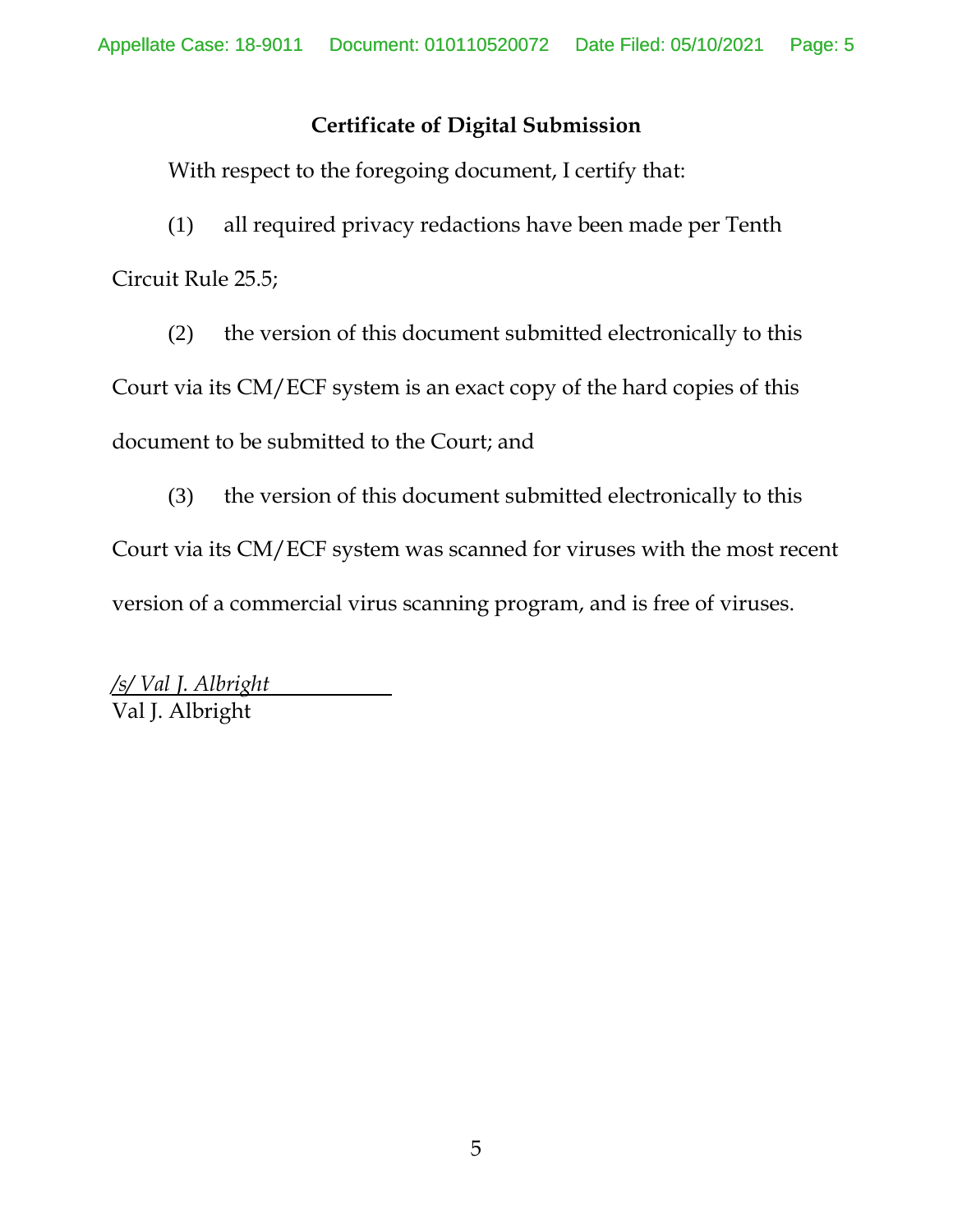# **Certificate of Service**

I certify that a copy of this document was served by delivering it to

counsel listed below on May 10, 2021, via this Court's CM/ECF system:

Francesca Ugolini Arthur T. Catterall Geoffrey J. Klimas U.S. Department of Justice Tax Division/Appellate Section P.O. Box 502 Washington, DC 20044 francesca.ugolini@usdoj.gov arthur.t.catterall@usdoj.gov geoffrey.j.klimas@usdoj.gov appellate.taxcivil@usdoj.gov

*/s/ Val J. Albright*  Val J. Albright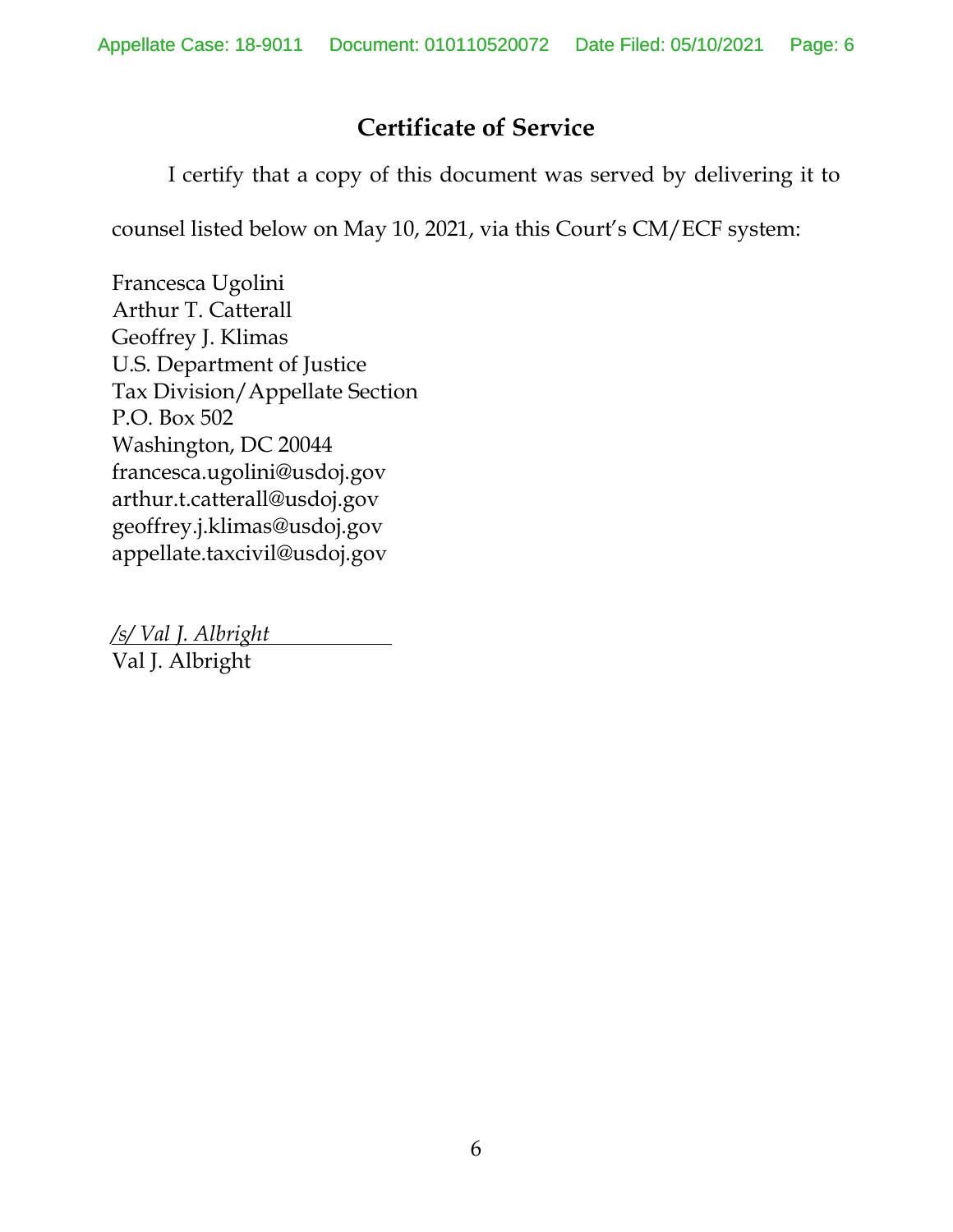**Exhibit A** 

**Appellant Reserve Mechanical Corp.'s Supplemental Letter Brief**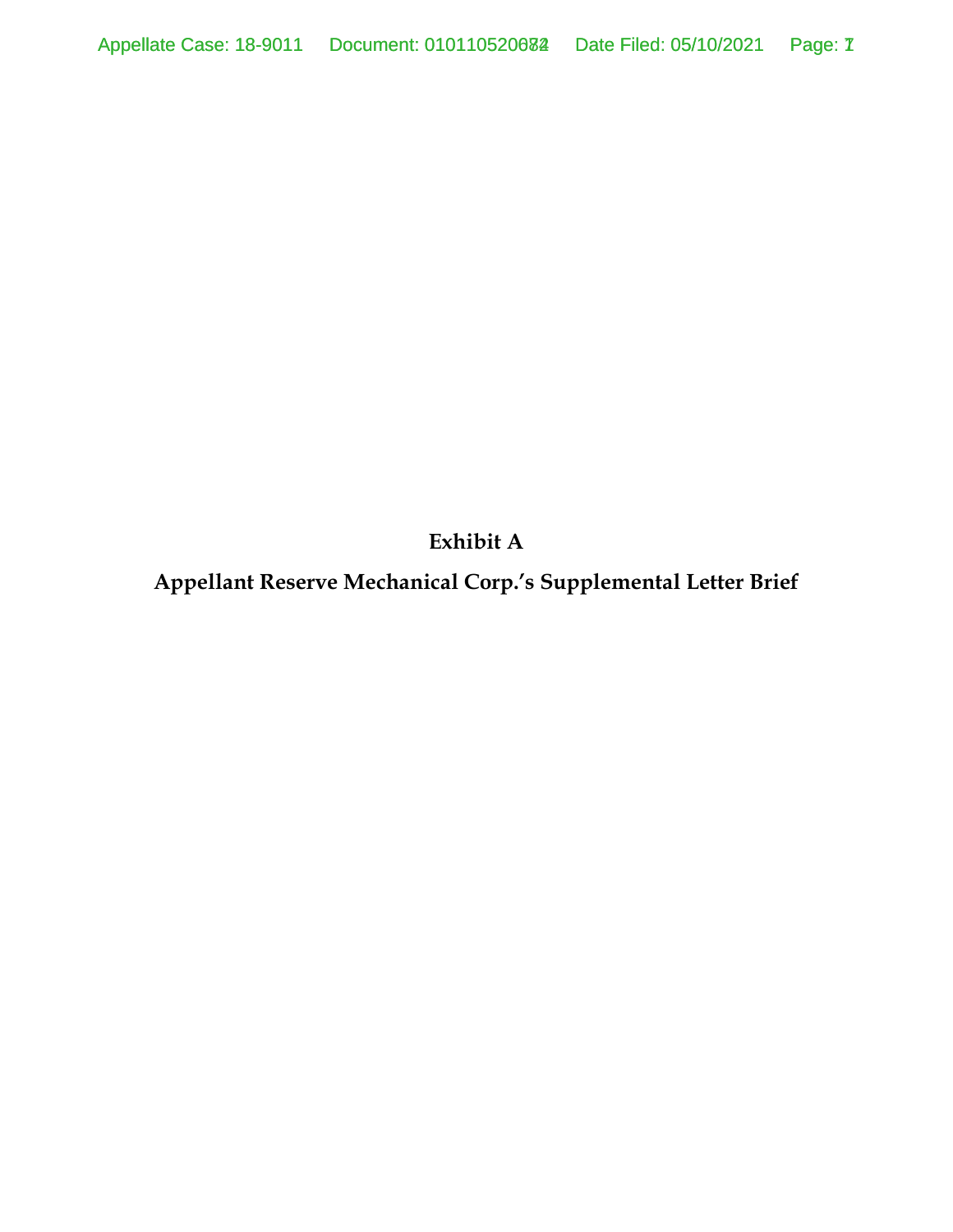Appellate Case: 18-9011 Document: 010110520082 Date Filed: 05/10/2021 Page: 8



2021 MCKINNEY AVENUE, SUITE 1600 DALLAS, TX 75201-3340 214.999.3000 TEL 214.999.4667 FAX WWW.FOLEY.COM

WRITER'S DIRECT LINE 214.999.4825 valbright@foley.com

CLIENT/MATTER NUMBER 642874-1

May 10, 2021

Christopher M. Wolpert, Esquire *By CM/ECF* United States Court of Appeals for the Tenth Circuit Office of the Clerk Byron White Court House 1823 Stout Street Denver, CO 80257

Re: Reserve Mechanical Corp. v. Commissioner (10th Cir. – No. 18-9011)

Dear Mr. Wolpert:

In response to the Court's invitation, at oral argument, for the parties to submit supplemental briefing to answer questions the Court had regarding pertinent parts of the record (and the applicable law), Appellant submits the following:

- 1. Premium Pricing Issues.
	- a. Reasonableness of Premiums. McNeel testified that the premium prices recommended to Reserve came from two sources—independent pricing indications from Mid-Continent and McNeel's own pricing model based on prior Mid-Continent indications, which the record demonstrates were reasonable. *See* Appendix References in **Attachment 1- A**.
	- b. 2008 Premium Proration. McNeel did not make an error in prorating the 2008 premiums for Reserve's direct-written policies, which were claims-made policies that covered

AUSTIN BOSTON CHICAGO DALLAS DENVER

DETROIT HOUSTON **JACKSONVILLE** LOS ANGELES MADISON

MEXICO CITY MIAMI MILWAUKEE NEW YORK ORLANDO

**SACRAMENTO** SAN DIEGO SAN FRANCISCO SILICON VALLEY TALLAHASSEE

TAMPA WASHINGTON, D.C. BRUSSELS TOKYO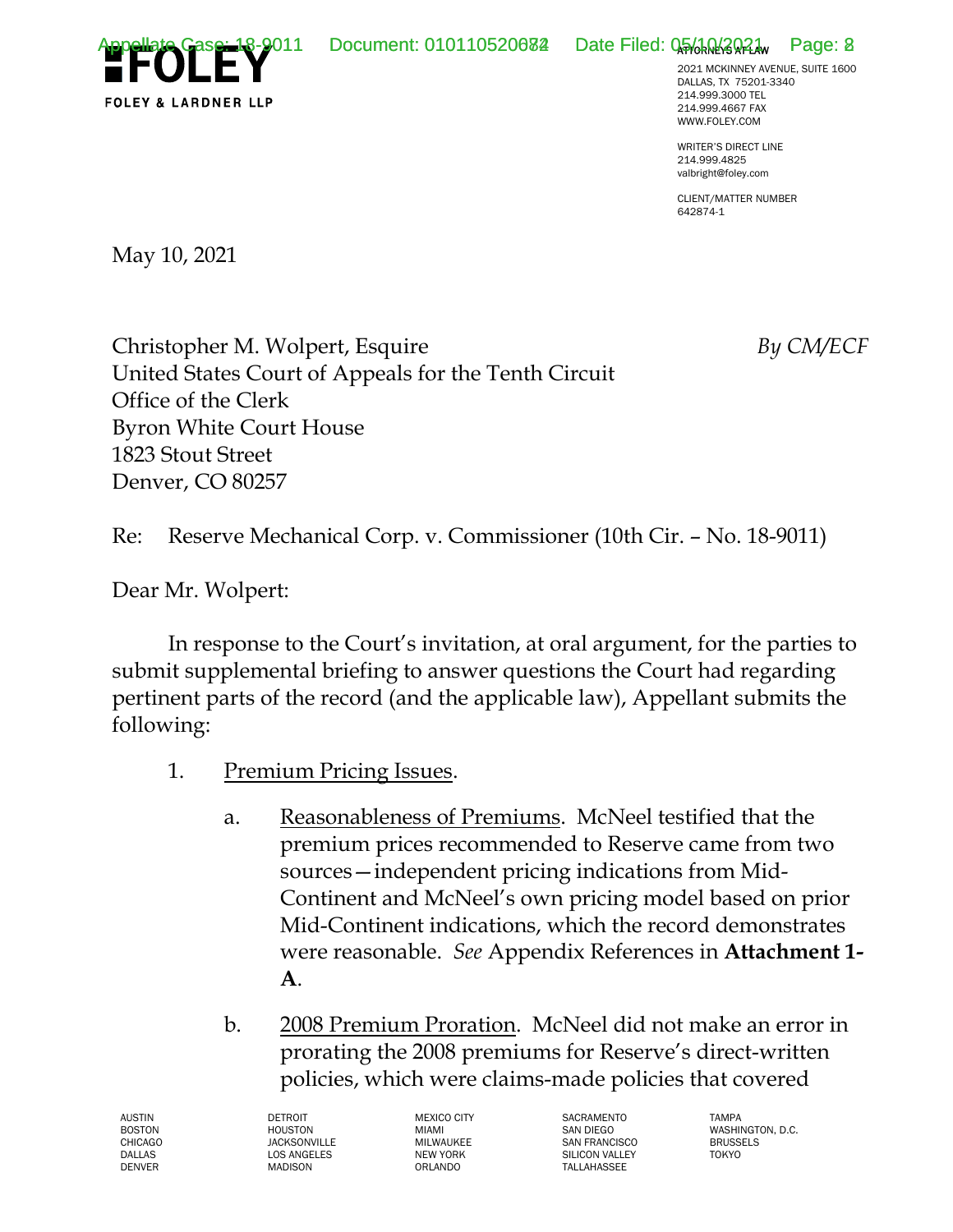

May 10, 2021 Page 2

> claims made during the policy period and extended reporting period. Given the risks each policy covered, the proration factor on McNeel's pricing worksheet reflects his judgment of the percentage of risk of the policy remaining, and the prorated premium amounts reflected in the last column of the premium rating worksheet at Appx.Vol.13.p.3776 (Ex. 112-P, p.1) are comparable to the amounts that are reflected in the Mid-Continent pricing indications for 2008, which were pro-rated for short term policies (taking into account factors such as time of coverage, applicable extended reporting periods, and applicable retroactive dates), as stated in such pricing indication (Appx.Vol.13.p.3770). *See also* Appendix References in **Attachment 1-B**.

- c. Policy Limits. The policy limits Reserve provided ranged from \$8 million to about \$13 million, not \$1 million for \$400,000 in premiums as was suggested during oral argument. For example, during 2008, each individual policy limit was \$1 million, with individual policy premiums ranging from \$4,874 to \$82,850, and Reserve received approximately \$400,000 in premiums for providing \$13 million in total coverage. *See* Appendix References in **Attachment 1-C**.
- d. Stop-Loss Coverage Pricing. The stop loss endorsements provided coverage based upon the pricing of the underlying policies based on factors and risks applicable to the specific insured and the specific policies issued. Thus, the stop-loss coverage was not a case of one-size-fits-all, and the 18.5%/85.5% premium split with PoolRe was tied to the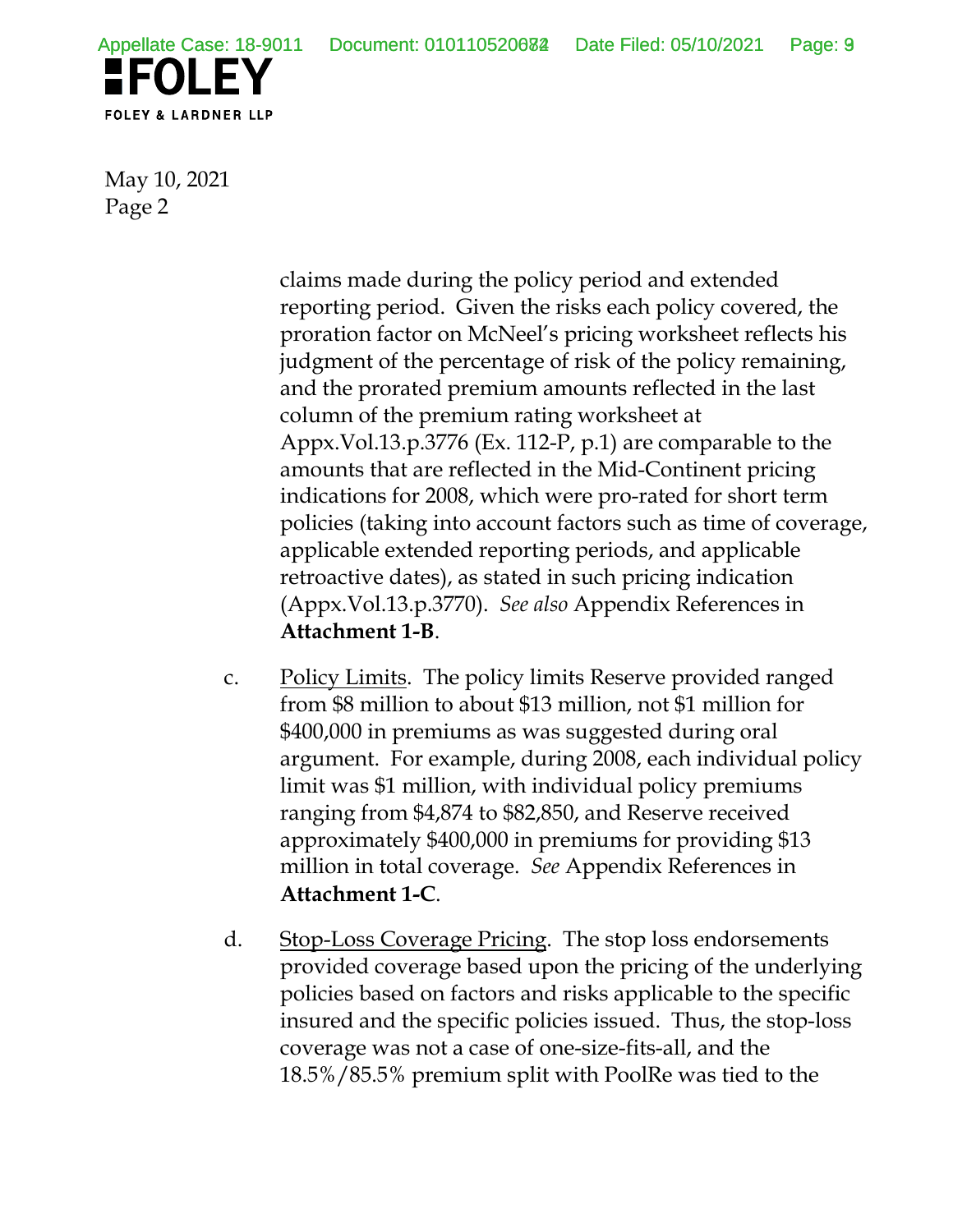

May 10, 2021 Page 3

> risks to which specific policies were exposed. *See* Appendix References in **Attachment 1-D**.

- 2. PoolRe's License. PoolRe was a licensed insurance company during the tax years at issue—2008 in the BVI, 2009 in the BVI initially and in Anguilla after redomiciling, and 2010 in Anguilla. *See* Appendix References in **Attachment 2**.
- 3. 2008 Directors and Officers ("D&O") Liability Policy –The 2008 D&O policy was issued listing the titles of officers scheduled with further specific names to be listed on Schedule 1-A within thirty days. The 2009 D&O policy was issued less than thirty days later and removed the additional name listing requirement. The lack of a completed Schedule 1-A for the 2008 policy does not undermine the coverage afforded by the policy. *See* Appendix References in **Attachment 3**.
- 4. Stop-Loss/Catastrophic Losses. The panel asked about the factual foundation for stop-loss coverage being related to "catastrophic" losses that occur less frequently than the three-year period at issue. Dr. Doherty's expert report and testimony extensively covered stop-loss coverage with respect to fortuitous catastrophic losses and the effect of pooling the high-severity losses. *See*  Appx.Vol.4.pp.1193-94, Appx.Vol.13.pp.3712-15; *see also* Appendix References in **Attachment 4**.
- 5. Reserve's Check for Peak's Direct-Written Claim. Reserve's check for Peak's claim was not signed by Peak (the insured) but by an authorized representative for Reserve. *See* Appendix References in **Attachment 5**.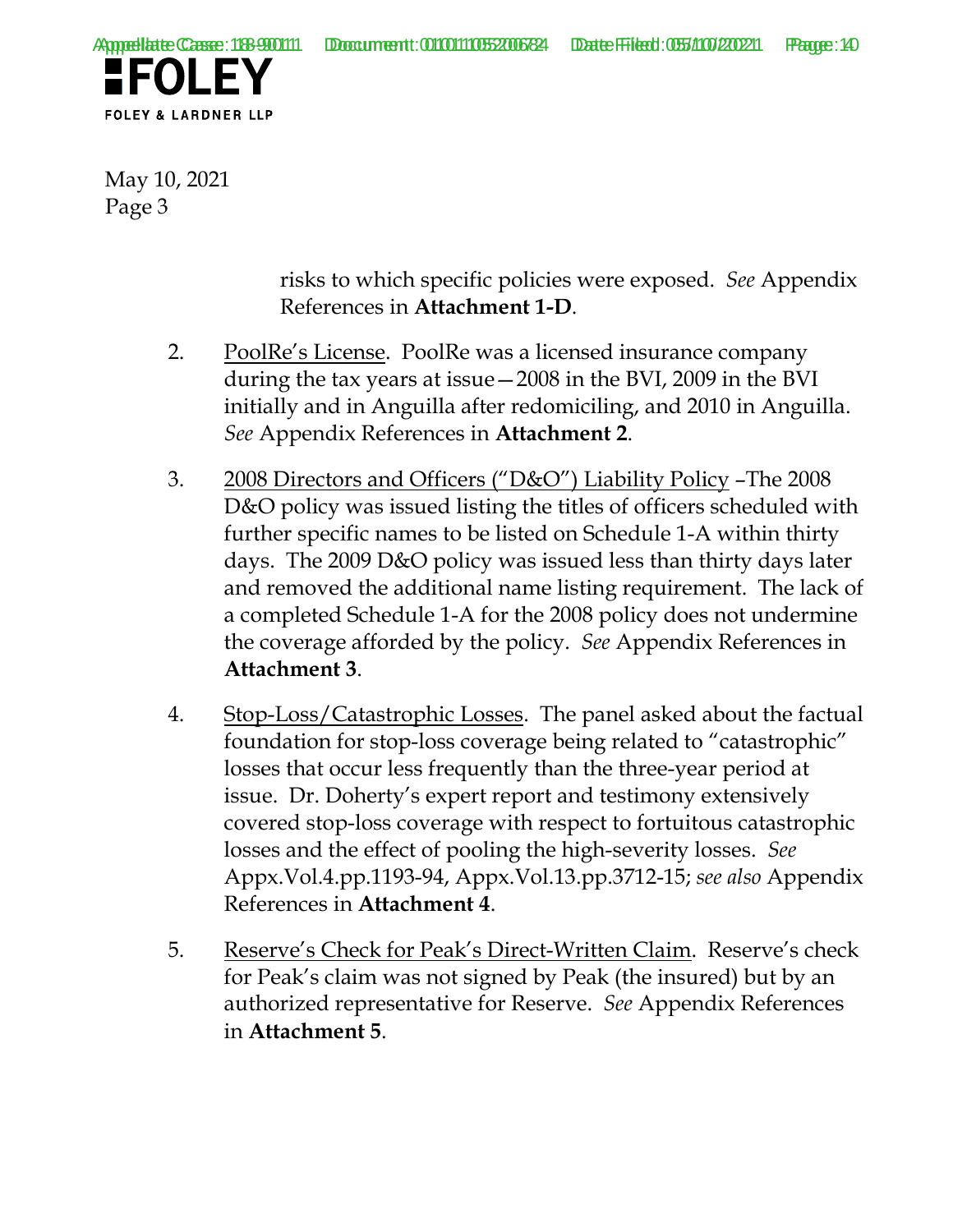

May 10, 2021 Page 4

Sincerely,

*/s/ Val J. Albright* 

Val J. Albright Counsel for Appellant Reserve Mechanical Corp.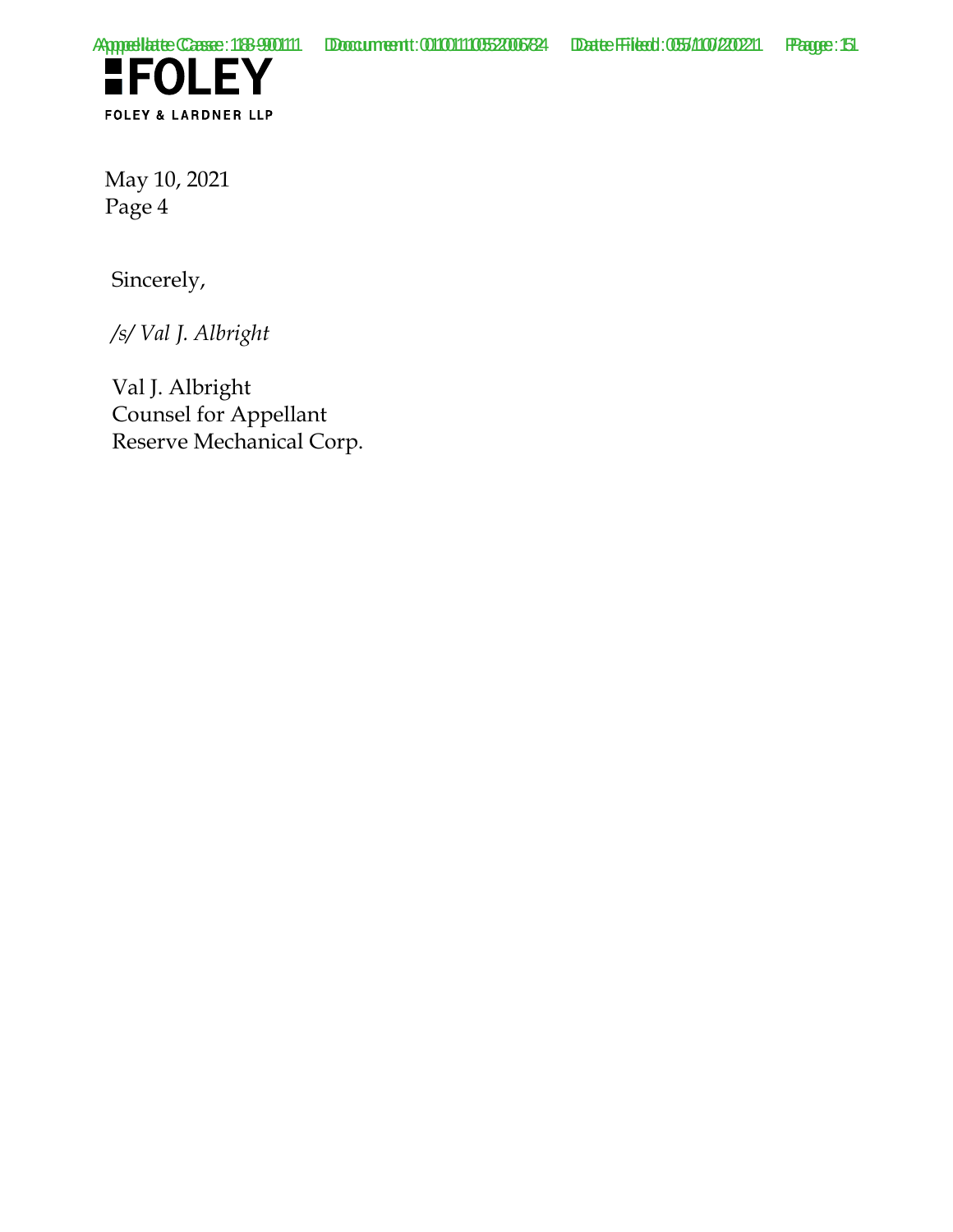**Appendix References Regarding Premium Pricing Issues**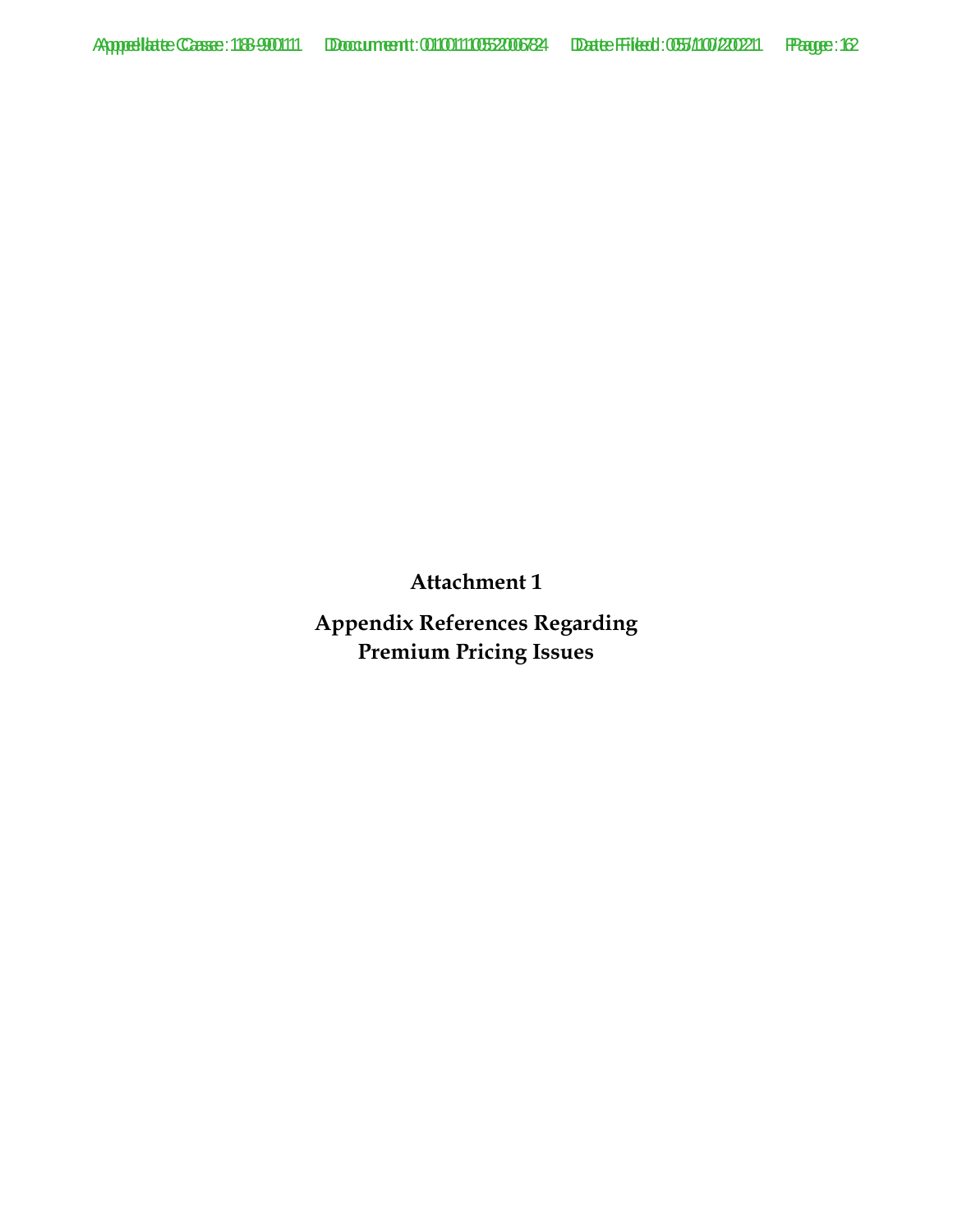#### **Attachment 1-A: Reasonableness of Premiums**

Appx.Vol.5.pp.1237-45—Lance McNeel's Trial Testimony (at 336:8-341:4, 342:3-344:3, 346:6-366:12)

Appx.Vol.5.pp.1255-59, 1282-83—Esperanza Mead's Trial Testimony (at 407:5-424:20, 430:2-436:18)

Appx.Vol.5.pp. 1291-97—Michael Solomon's Trial Testimony (at 466:11- 493:16)

Appx.Vol.2.pp.534, 581-86—Reserve's Simultaneous Opening Brief (at  $\P\P$  110-28)

- ¶ 110—Appx.Vol.5.pp.1204, 1210, 1248—Lance McNeel's Trial Testimony (at 297:6-15, 323:8-324:10, 381:19-21); Appx.Vol.5.pp.1373- 74—Stewart Feldman's Trial Testimony (at 636:10-637:20)

- ¶ 111—Appx.Vol.5.pp.1204-05—Lance McNeel's Trial Testimony (at 298:16-304:9); Appx.Vol.5.p.1374—Stewart Feldman's Trial Testimony (at 637:10-638:13)

- ¶ 112—Appx.Vol.5.p.1205—Lance McNeel's Trial Testimony (at 301:8-302:23)

- ¶ 113—Appx.Vol.5.pp.1205-06—Lance McNeel's Trial Testimony (at 304:12-305:3); Appx.Vol.5.p.1373—Stewart Feldman's Trial Testimony (at 636:14-19)

- ¶ 114—Appx.Vol.5.p.1206—Lance McNeel's Trial Testimony (at 305:4-12)

- ¶ 115—Appx.Vol.13.pp.3770-72—Ex. 109-P, Mid-Continent General Agency, Inc.'s Pricing Indications; Appx.Vol.5.pp.1209-10, 1236-39— Lance McNeel's Trial Testimony (at 320:11-324:10, 330:21-343:18)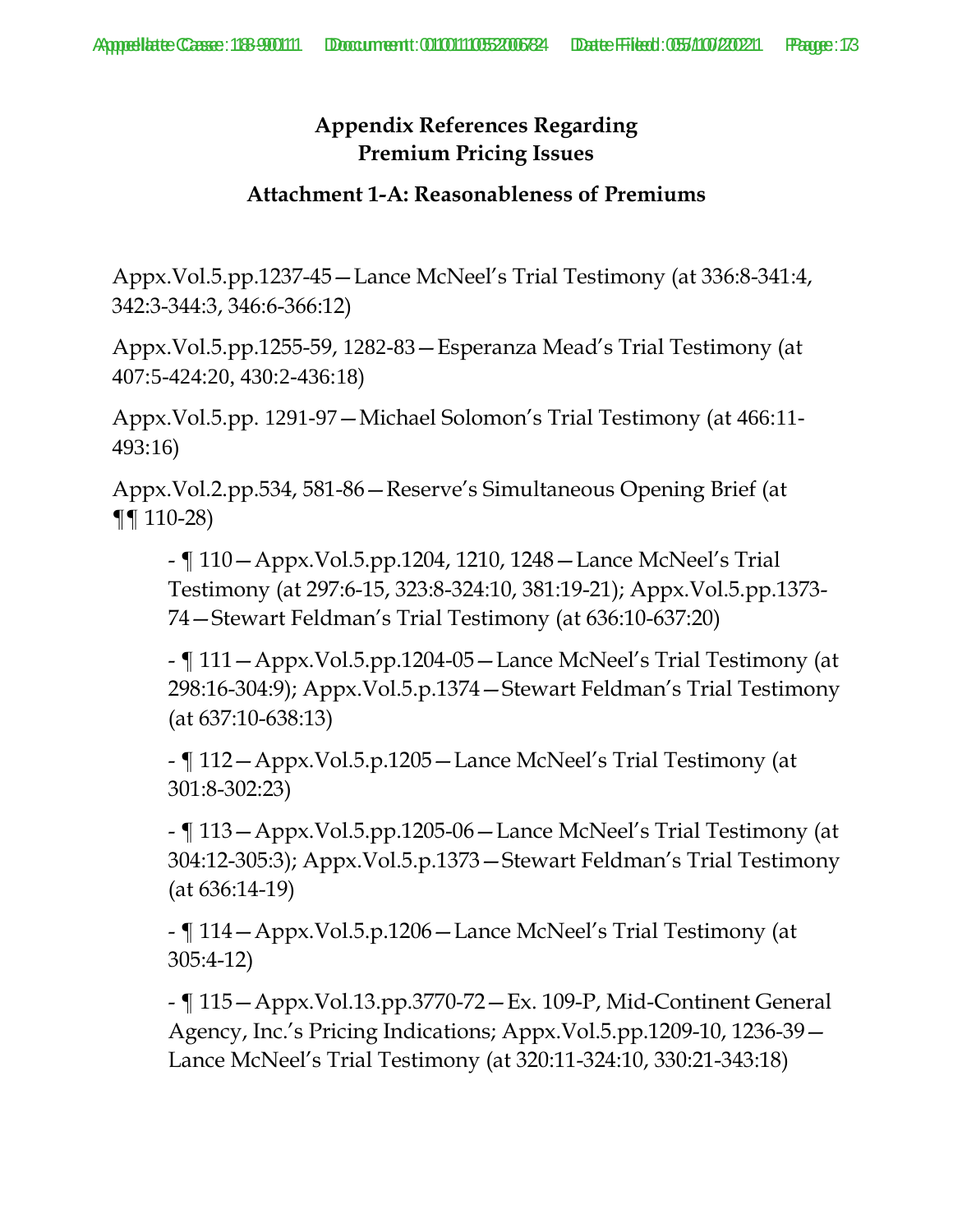- ¶¶ 116-21—Appx.Vol.2.p.379—Stipulation of Facts at ¶ 92; Appx.Vol.12.pp.3560-61—Ex. 94-J, Mid-Continent General Agency, Inc.'s Letter to Lance McNeel Discussing Premium Rating Methodology for Captives; Appx.Vol.5.pp.1210, 1239, 1247, 1254— Lance McNeel's Trial Testimony (at 323:22-324:10, 342:3-343:18, 375:21-377:21, 404:2-19); Appx.Vol.13.pp.3712-15—Ex. 104-P, Dr. Neil A. Doherty's Expert Report; Appx.Vol.13.pp.3758, 3762-65—Ex. 107- P, Dr. Neil A. Doherty's Rebuttal Expert Report; Appx.Vol.4.p.1127— Norm Zumbaum's Trial Testimony (at 135:7-136:10); Appx.Vol.5.p.1374—Stewart Feldman's Trial Testimony (at 637:10-23)

- ¶¶ 122-25—Appx.Vol.13.pp.3773-74—Ex. 110-P, Capstone Associated Services, Ltd.'s Policy Rate Analysis Summary for 2010; Appx.Vol.13.p.3775—Ex. 111-P, Capstone's Increase Limit Factors for Pricing Policies Offered by Reserve; Appx.Vol.5.pp.1207-08, 1239- 42—Lance McNeel's Trial Testimony (at 311:17-316:22, 345:6-349:4, 351:10-353:22, 354:18-356:23)

- ¶¶ 126-27—Appx.Vol.13.pp.3776-78—Ex. 112-P, Reserve's Rating Worksheet for Peak Mechanical, Inc.; Appx.Vol.5.pp.1241-43, 1245— Lance McNeel's Trial Testimony (at 353:15-356:15, 359:2-15, 360:10- 361:11, 366:2-12); Appx.Vol.13.pp.3770-72—Ex. 109-P, Mid-Continent General Agency, Inc.'s Pricing Indications

- ¶ 128—Appx.Vol.13.pp.3779-865—Ex. 113-P, Esperanza Mead's Expert Actuarial Report; Appx.Vol.13.pp.3885- Appx.Vol.18.pp.5327—Ex. 117-P, Michael Solomon's Expert Actuarial Review Report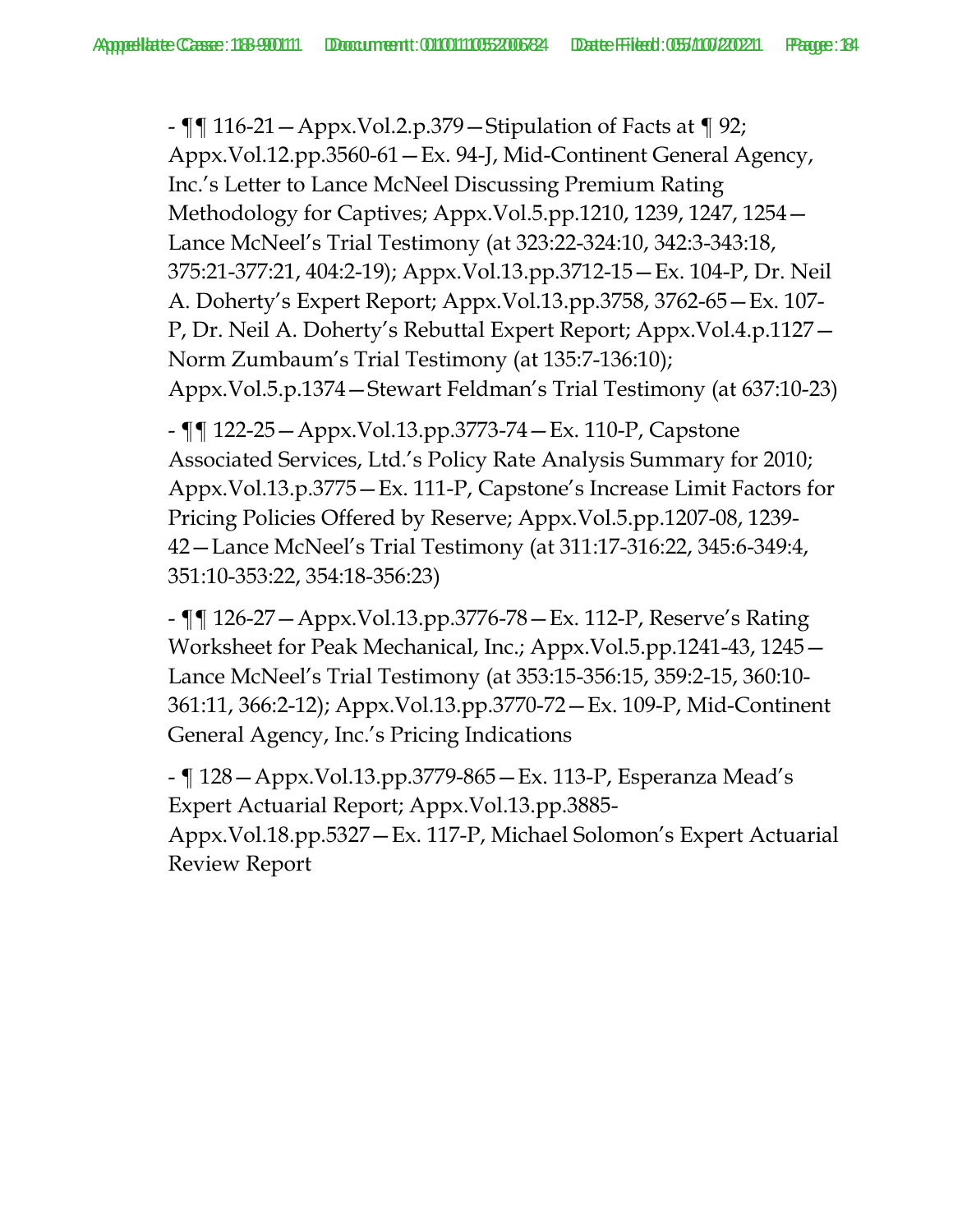#### **Attachment 1-B: 2008 Premium Proration**

Appx.Vol.13.pp.3770-72—Ex. 109-P, Mid-Continent General Agency, Inc.'s Pricing Indications (2008 Pricing Indication at Appx.Vol.13.p.3770)

Appx.Vol.13.pp.3776-78—Ex. 112-P, Reserve's Rating Worksheet for Peak Mechanical, Inc. (2008 Rating Worksheet at Appx.Vol.13.p.3776)

Appx.Vol.5.pp.1240-45—Lance McNeel's Trial Testimony (at 346:6-366:12)

Appx.Vol.5.pp.1255-56—Esperanza Mead's Trial Testimony (at 409:1-410:2)

Appx.Vol.5.p.1296—Michael Solomon's Trial Testimony (at 488:14-25)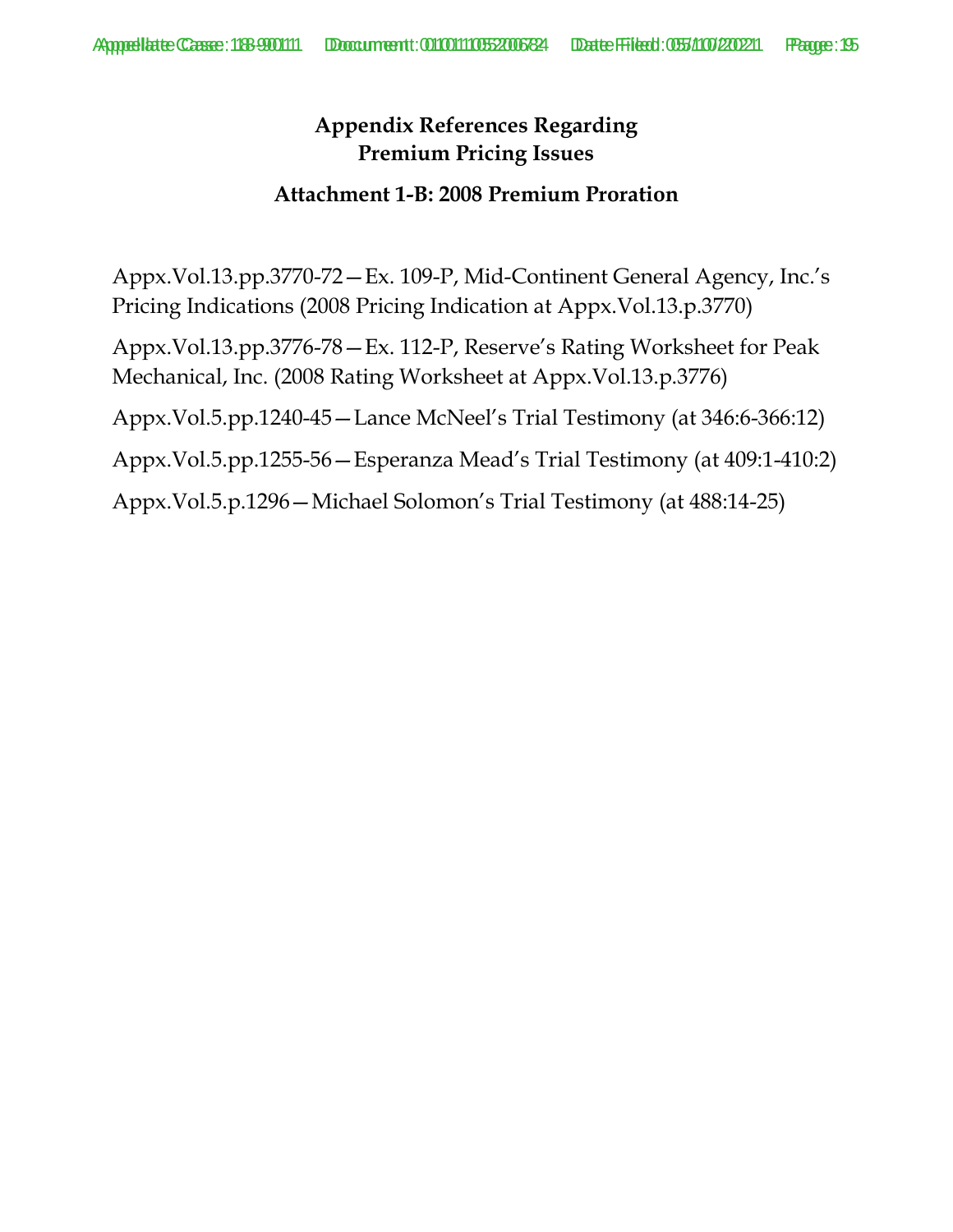#### **Attachment 1-C: Policy Limits**

Appx.Vol.3.pp.865-69—Tax Court's Memorandum Findings of Fact & Opinion (listing 2008, 2009, and 2010 policies, premiums and policy limits; 2008 direct-written policies discussed at Appx.Vol.3.pp.865-67)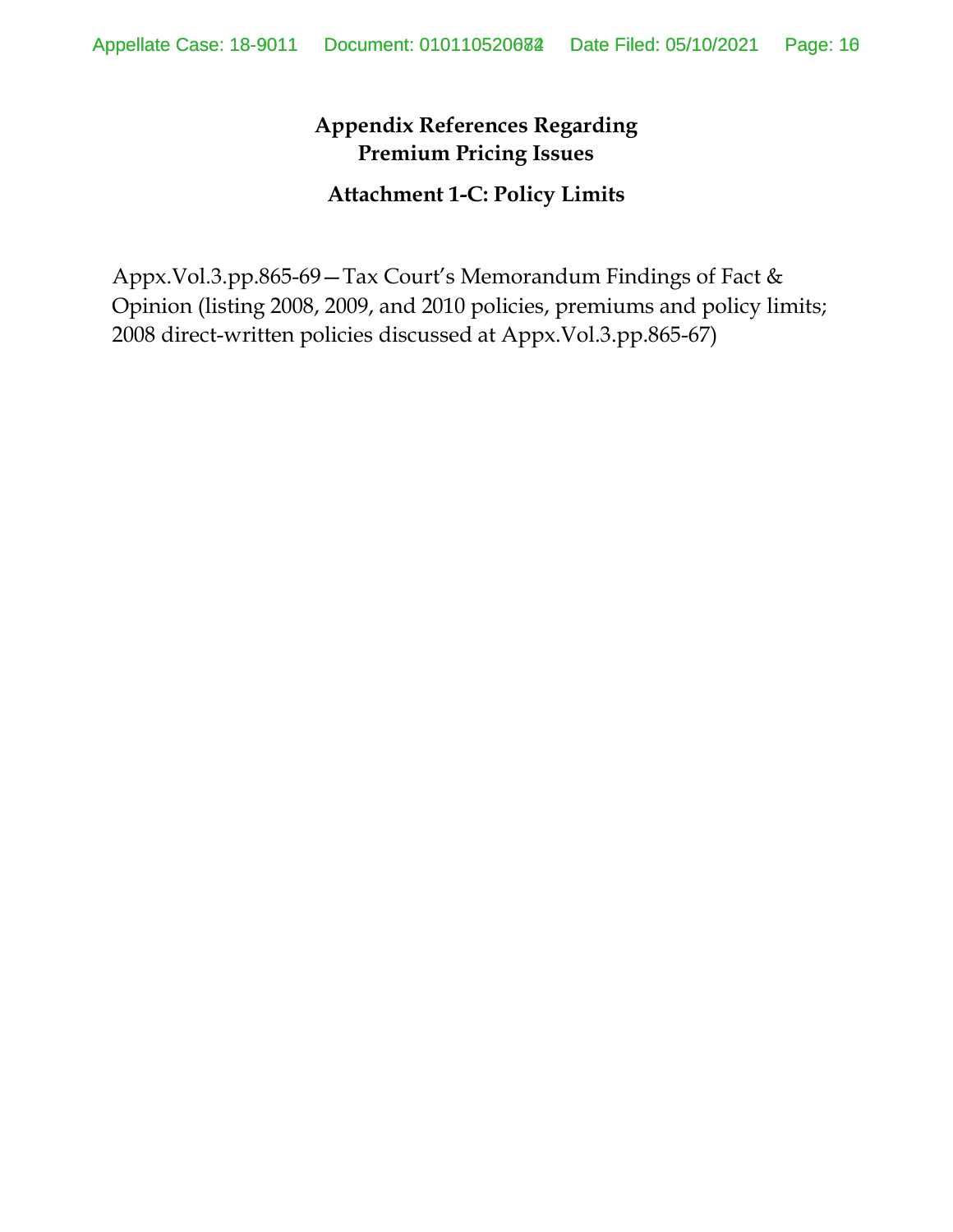#### **Attachment 1-D: Stop-Loss Coverage Pricing**

Appx.Vol.11.pp.3270-77—Ex. 53-J, 2008 Joint Underwriting Stop Loss Endorsement between Reserve and PoolRe

Appx.Vol.12.pp.3411-20—Ex. 73-J, 2009 Joint Underwriting Stop Loss Endorsement between Reserve and PoolRe

Appx.Vol.12.pp.3545-51—Ex. 88-J, 2010 Joint Underwriting Stop Loss Endorsement between Reserve and PoolRe

Appx.Vol.12.pp.3560-61—Ex. 94-J, Mid-Continent General Agency, Inc.'s Letter to Lance McNeel Discussing Premium Rating Methodology for Captives

Appx.Vol.12.pp.3562-66—Ex. 95-J, Letter from Glicksman Consulting, LLC to Capstone Regarding Discussion of PoolRe's Coverage Options

Appx.Vol.12.pp.3567-69—Ex. 96-J, Myron Steves Letter from Robert Snyder to PoolRe Insurance Corp. Regarding Pricing of Risks Underwritten Through PoolRe Insurance Corp. Stop Loss and Quota Share Reinsurance Structure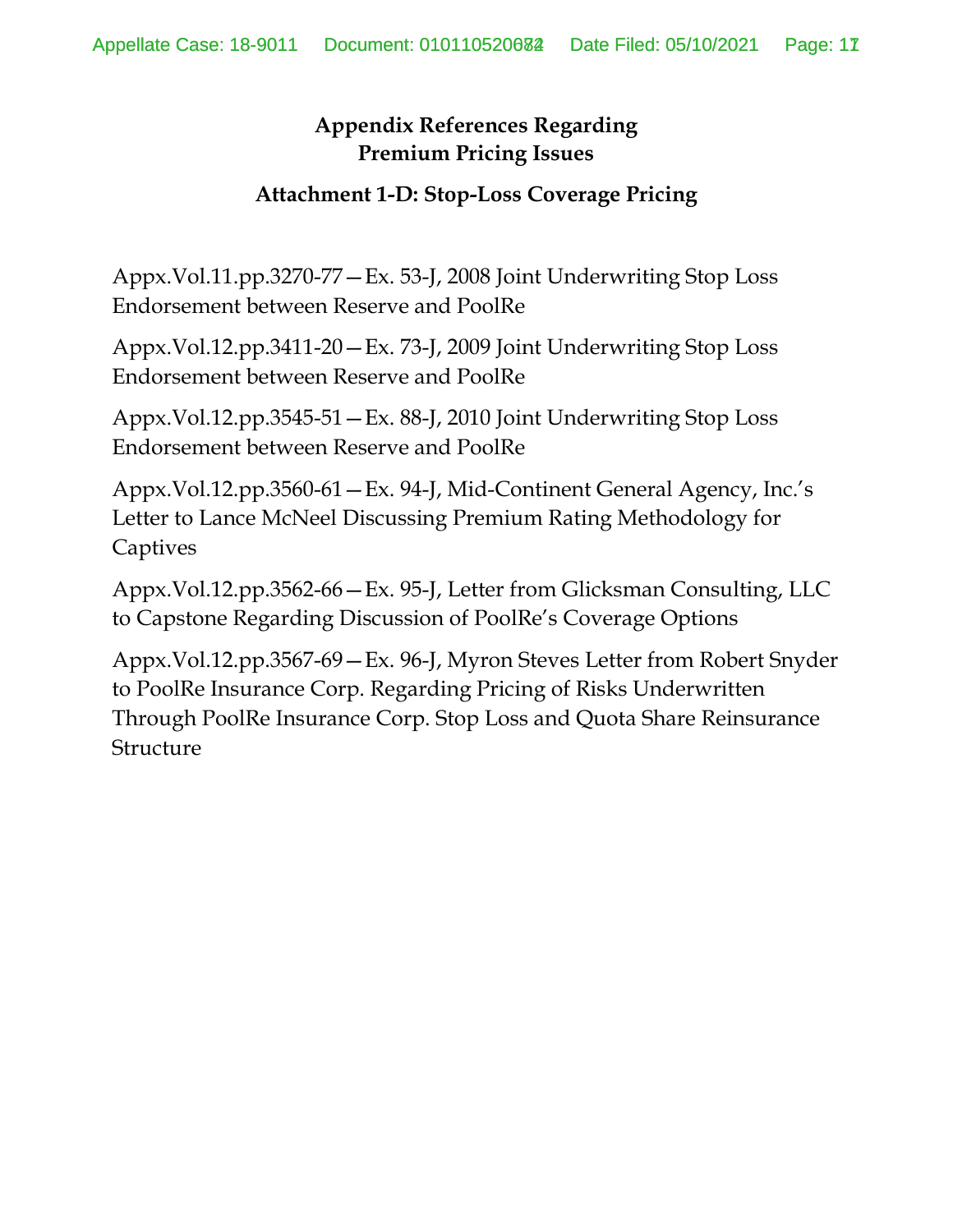**Appendix References Regarding PoolRe's License**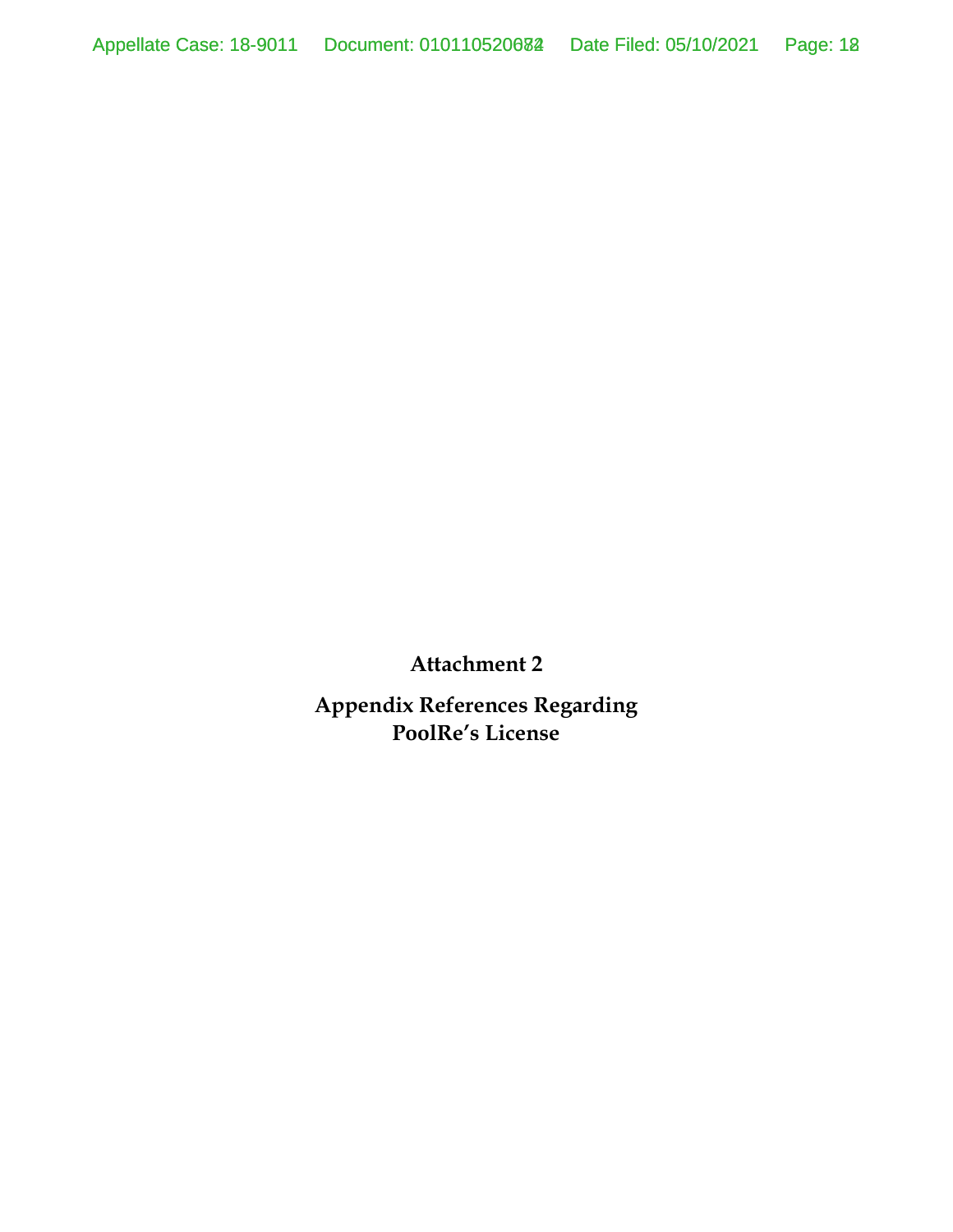## **Appendix References Regarding PoolRe's License**

Appx. Vol.3.p.871—Tax Court's Memorandum Findings of Fact & Opinion

Appx.Vol.5.p.1249—Lance McNeel's Trial Testimony (at 382:12-19)

Appx.Vol.18.pp.5332-46—Ex. 119-R, December 1, 2006 Atlas Insurance Management's Letter to Capstone Discussing Servicing Agreement (referencing PoolRe at Appx.Vol.18.p.5344)

Appx.Vol.18.pp.5364-72—Ex. 121-R, June 30, 2009 Atlas Insurance Management's Letter to Capstone Amending Servicing Agreement (referencing PoolRe at Appx.Vol.18.p.5370)

Appx.Vol.18.pp.5376-87—Ex. 125-P, Reserve's Audited Financial Statements and Notes from Inception to December 31, 2009 (discussing PoolRe at Appx.Vol.18.p.5383)

Appx.Vol.2.p.368 and Appx.Vol.9.pp.2463-74—Stipulation of Facts at ¶ 38 (discussing Ex. 27-J) and Ex. 27-J, Reserve Casualty Corp. Audited Financial Statements and Notes—Statutory Basis—December 31, 2010 and the Period from Inception to December 31, 2009 (discussing PoolRe at Appx.Vol.9.p.2470)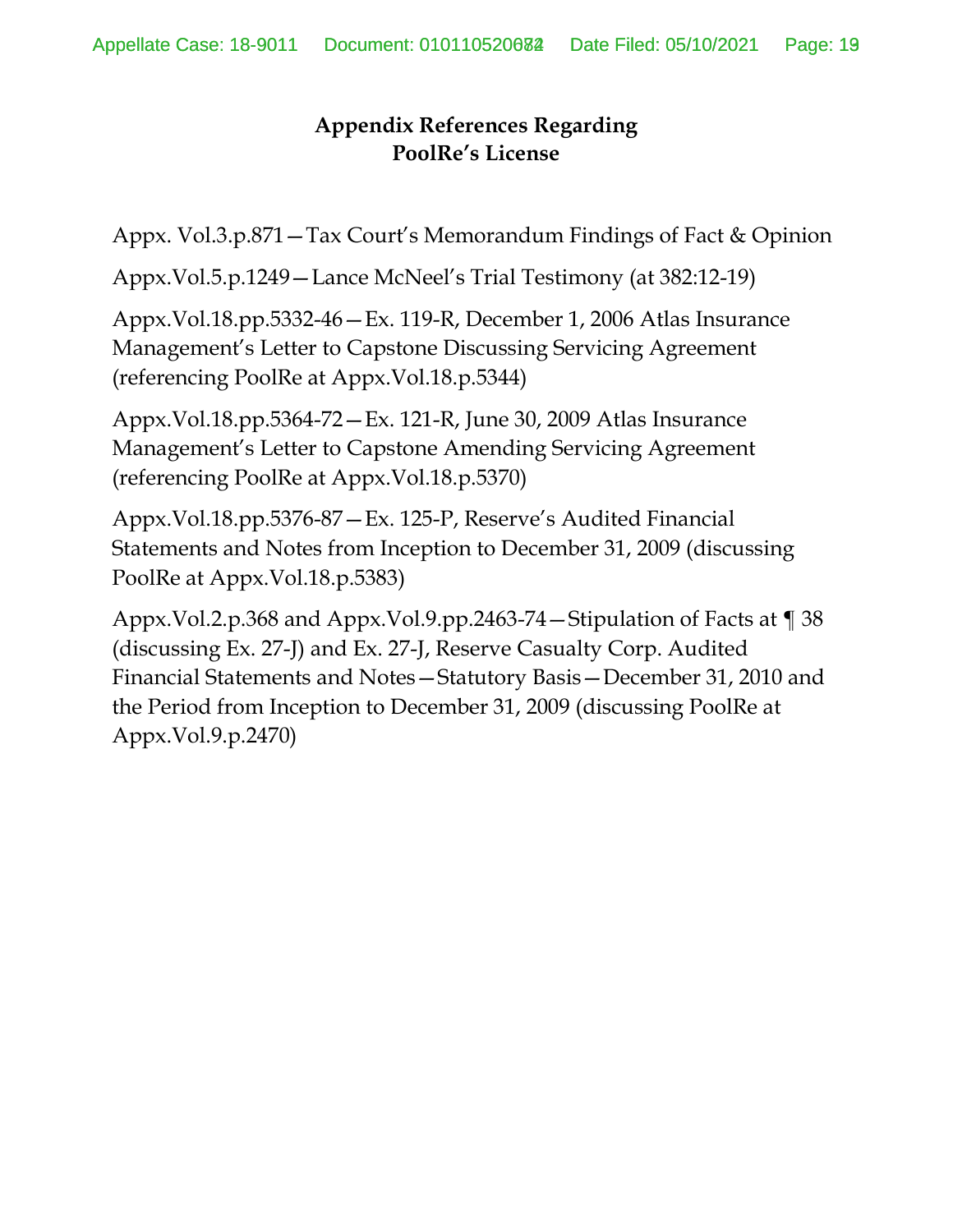**Appendix References Regarding 2008 Directors and Officers Liability Policy**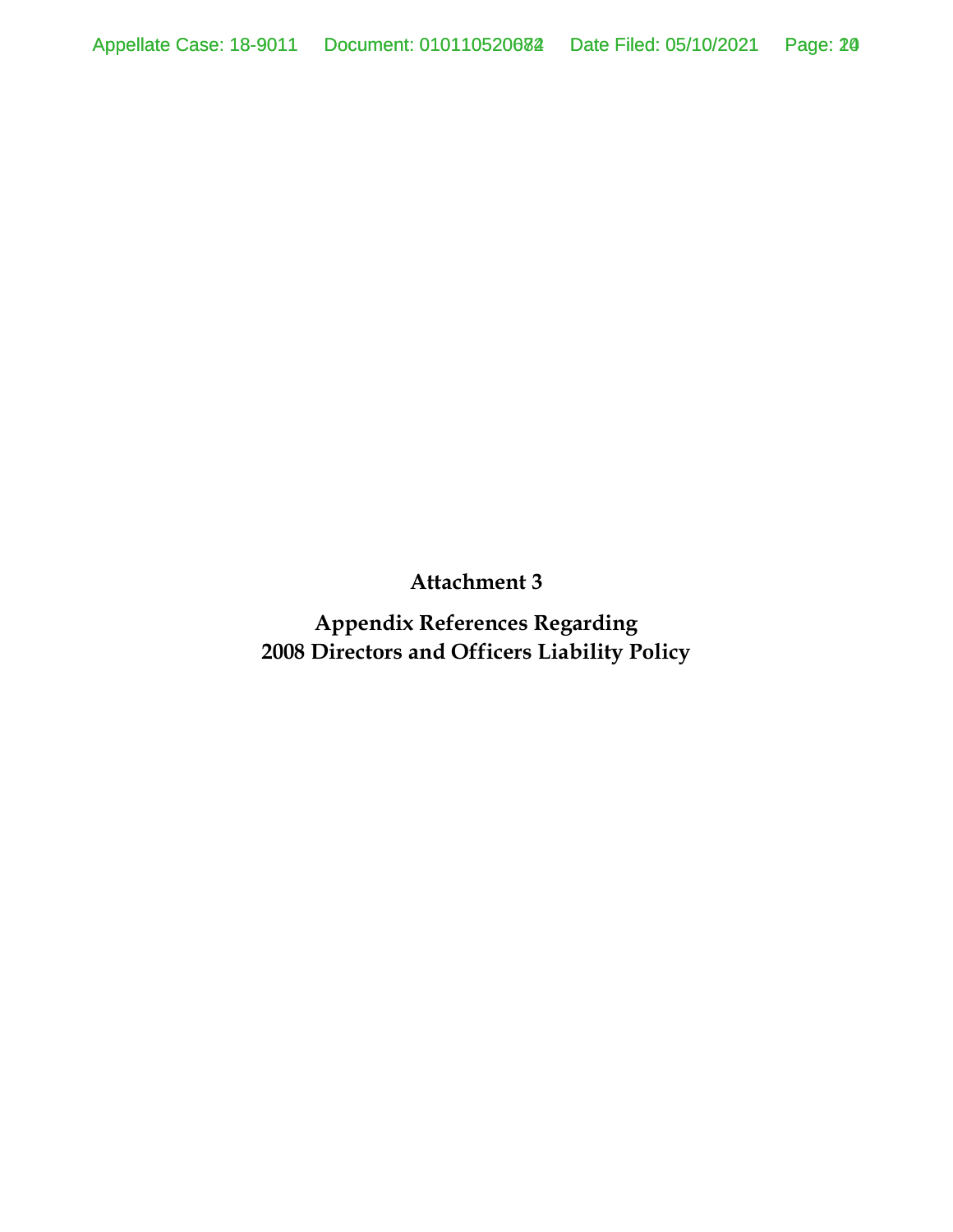## **Appendix References Regarding 2008 Directors and Officers Liability Policy**

Appx.Vol.11.pp.3110-21—Ex. 36-J, 2008 Directors and Officers Liability Insurance Policy (Schedules 1 and 1-A at Appx.Vol.11.pp.3119-20)

Appx.Vol.11.pp.3287-96—Ex. 60-J, 2009 Directors and Officers Liability Insurance Policy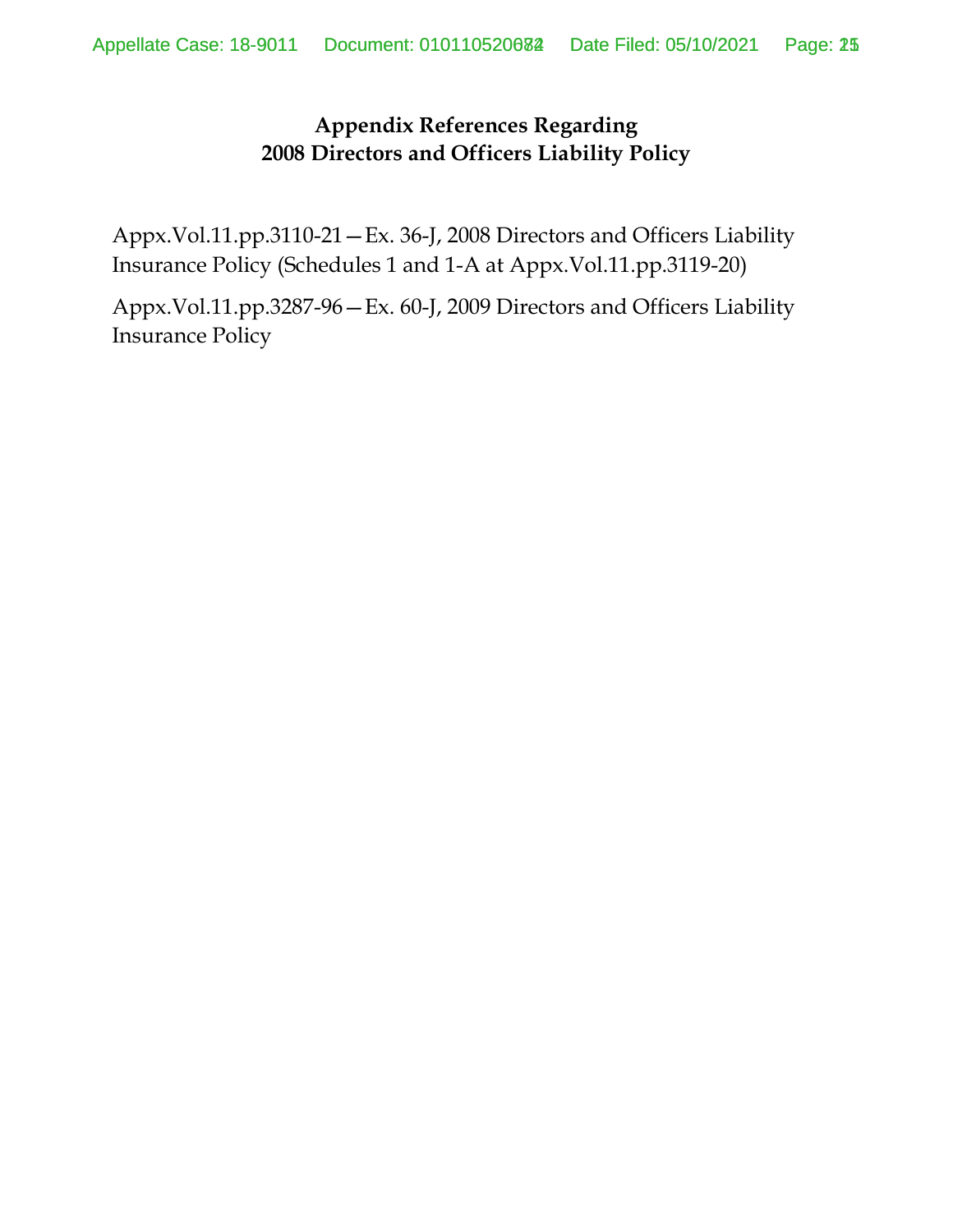**Appendix References Regarding Stop-Loss/Catastrophic Losses**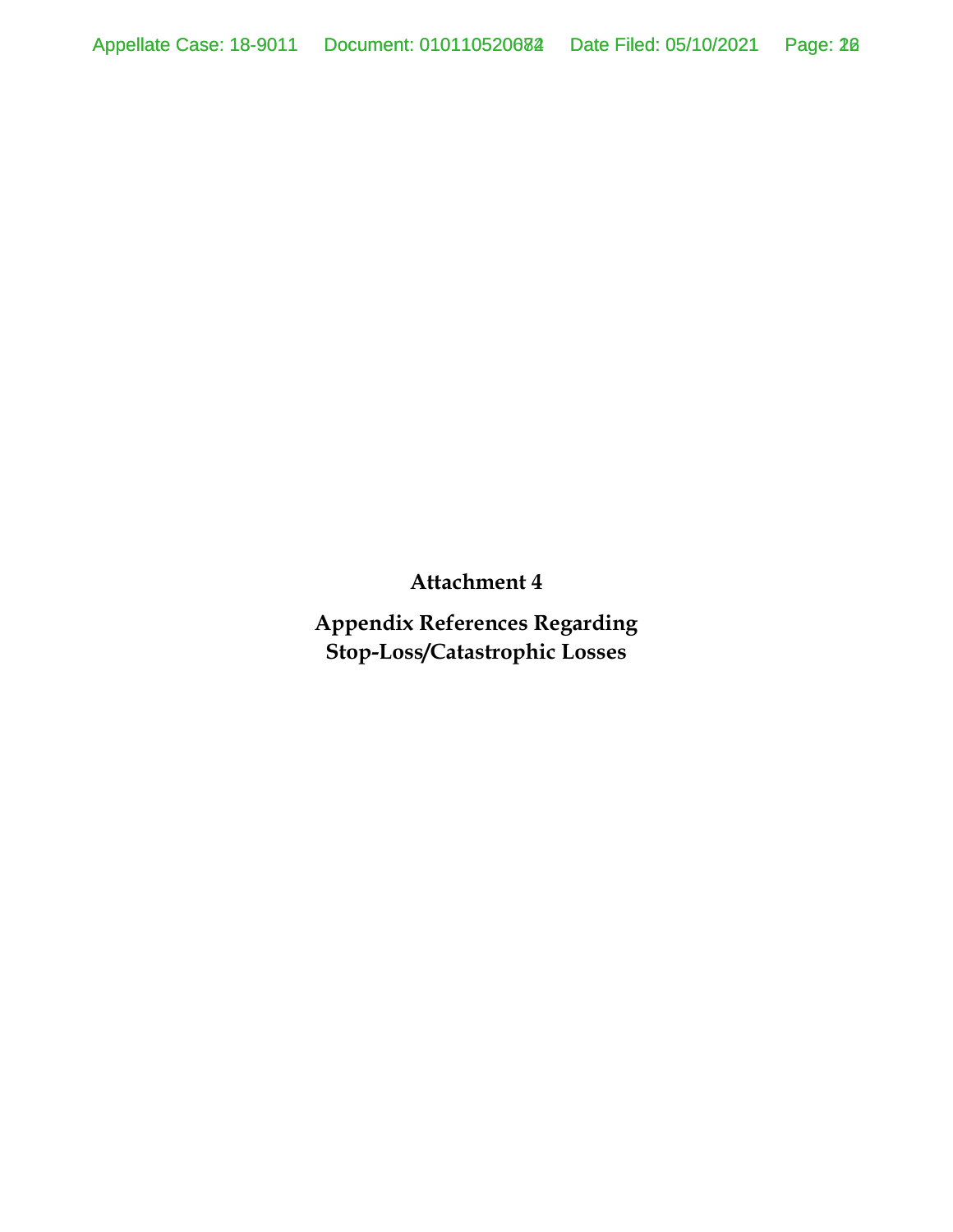## **Appendix References Regarding Stop-Loss/Catastrophic Losses**

Appx.Vol.4.pp.1193-94—Dr. Neil A. Doherty's Trial Testimony (at 256:15- 260:20)

Appx.Vol.13.pp.3712-15—Ex. 104-P, Dr. Neil A. Doherty's Expert Report

Appx.Vol.5.pp.1467-68—Stewart Feldman's Trial Testimony (at 809:2- 814:4)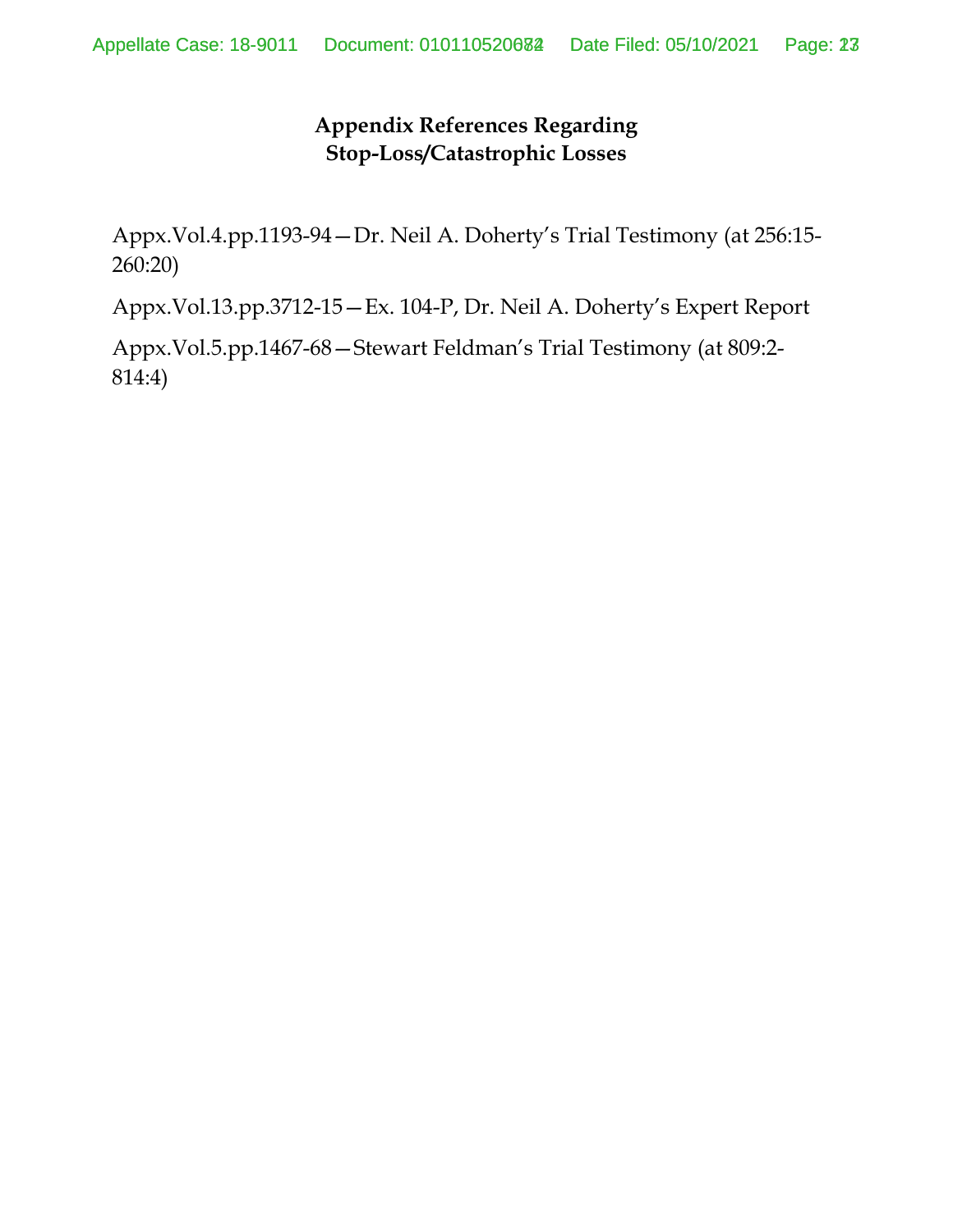**Appendix References Regarding Reserve's Check for Peak's Direct-Written Claim**